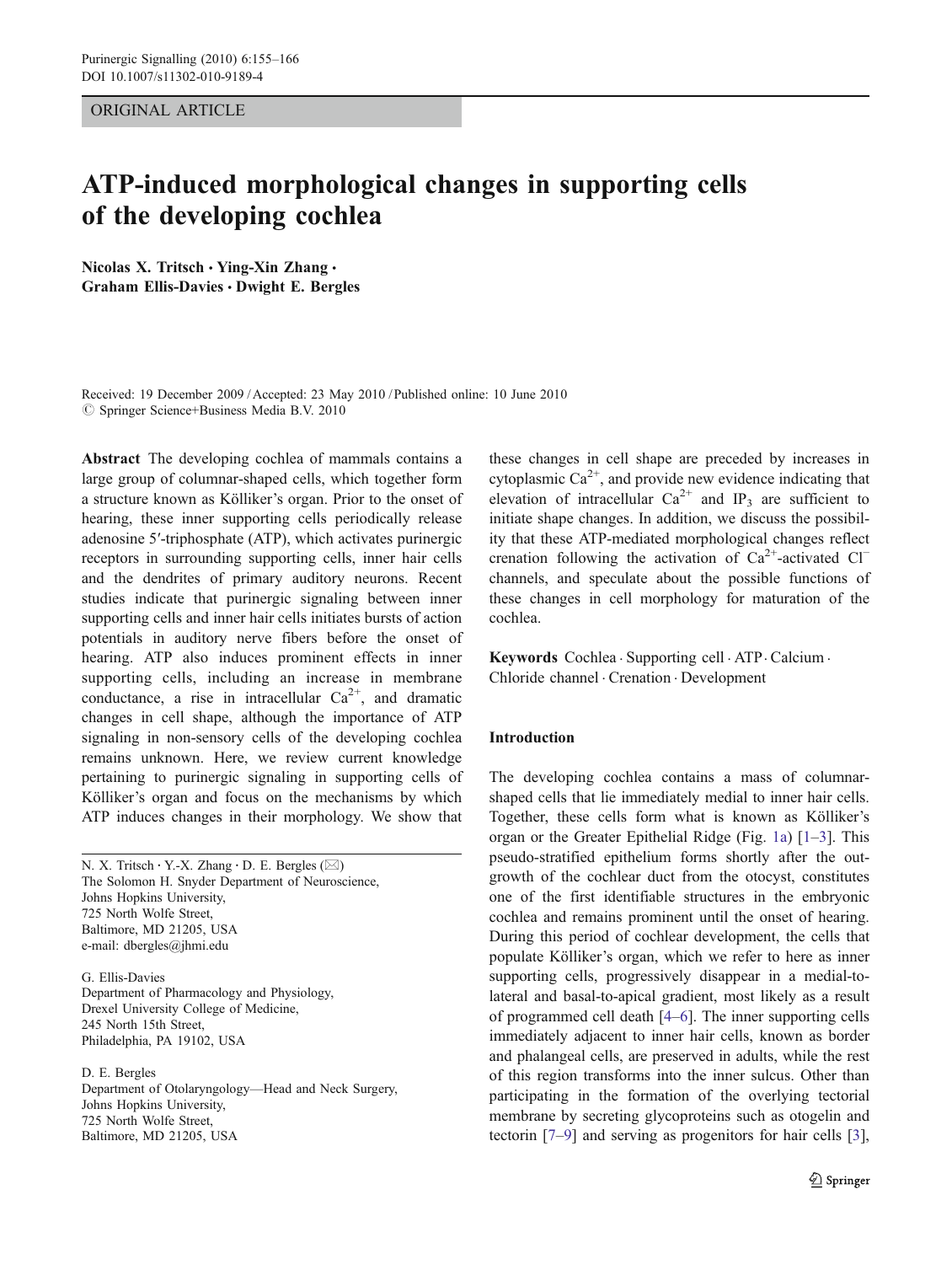<span id="page-1-0"></span>the function of this transient group of cells has remained largely unexplored. Our recent studies suggest that these cells initiate electrical activity in auditory nerve fibers before the onset of hearing [\[10](#page-9-0), [11](#page-9-0)]. In cochleae isolated from pre-hearing rats, inner supporting cells within Kölliker's organ periodically secrete ATP, which activates purinergic (P2) receptors on neighboring inner hair cells to induce depolarization,  $Ca^{2+}$ -dependent release of glutamate from ribbon synapses, and ultimately bursts of action potentials in auditory nerve fibers (Fig. 1b) [\[10](#page-9-0), [11](#page-9-0)]. This electrical activity is thought to propagate to neurons in auditory nuclei of the brain [[12](#page-9-0)–[15\]](#page-9-0), where it has been proposed to participate in multiple aspects of neuronal development, including survival [\[16](#page-9-0)–[18](#page-9-0)], maturation of membrane [[19,](#page-9-0) [20\]](#page-9-0), and synaptic properties [\[21](#page-9-0), [22\]](#page-9-0), and refinement of axonal projections [\[23](#page-9-0)–[26](#page-9-0)]. Because inner supporting cells release ATP from birth until the onset of hearing in rats [[11](#page-9-0)], and purinergic signaling between inner supporting cells and inner hair cells is necessary to trigger auditory nerve firing for most of the postnatal pre-hearing period [\[11\]](#page-9-0), spontaneous purinergic signaling in the cochlea is likely to play a prominent role in the development of central auditory pathways before the onset of hearing.

Purinergic receptors are also expressed by outer hair cells, spiral ganglion neurons and various classes of supporting cells [\[27](#page-9-0)–[29](#page-9-0)], suggesting that purinergic signaling may influence the development of the cochlea itself. In this review, we discuss how purinergic signaling affects inner supporting cells in the cochlea before the onset of hearing. We review the evidence that spontaneous ATP-

mediated inward currents in inner supporting cells are accompanied by an increase in the concentration of intracellular  $Ca^{2+}$  ([Ca<sup>2+</sup>]<sub>i</sub>) and changes in cell shape [[10,](#page-9-0) [11\]](#page-9-0), and provide new evidence indicating that a rise in  $[Ca^{2+}]$ <sub>i</sub> is sufficient to elicit these morphological changes. In addition, we discuss evidence in support of the hypothesis that ATP-evoked changes in the shape of inner supporting cells arise from crenation, the shrinking of cell membranes due to water loss, and highlight the potential functional significance of purinergic signaling in this transient group of supporting cells.

Purinergic receptors in inner supporting cells of the developing cochlea

Extracellular ATP acts on two main classes of purinergic receptors: fast-acting ionotropic (P2X) receptors, which are nonselective cation channels with significant permeability to  $Ca^{2+}$ , and slower-acting metabotropic (P2Y) receptors [\[30](#page-9-0)]. Binding of ATP to P2Y receptors, which predominantly couple to  $G_{q/11}$ , activates phospholipase C- $\beta$ , leading to the production of diacylglycerol and inositol triphosphate  $(IP_3)$ ,  $IP_3$ -mediated  $Ca^{2+}$  release from intracellular stores and protein kinase C activation. These second messengers can affect many aspects of cellular physiology [\[30](#page-9-0), [31\]](#page-9-0), and increase the permeability of the cell membrane to various ions through modulation or direct gating of  $K^+$ , Ca<sup>2+</sup>, Cl<sup>−</sup>, and transient receptor potential (TRP) channels [[32](#page-9-0)–[35\]](#page-10-0). There are multiple isoforms of P2X and P2Y receptors, which differ in molecular structure, kinetics and sensitivity



Fig. 1 Supporting cells within Kölliker's organ spontaneously release ATP before the onset of hearing. a Diagram of the immature organ of Corti in a postnatal pre-hearing rat cochlea, shown in cross section. AN auditory nerve, DC Deiters' cell, HC Hensen's cell, IHC inner hair cell, is inner sulcus, ISC inner supporting cell, Ko Kölliker's organ (outlined in red), OHC outer hair cell, PC pillar cell, tm tectorial membrane. Modified with permission from [[10](#page-9-0)]. b Schematic of spontaneous purinergic signaling in the developing cochlea. Inner supporting cells in Kölliker's organ spontaneously release ATP into the extracellular space, possibly through connexin hemichannels,

where it activates ionotropic (P2X) and metabotropic (P2Y) purinergic receptors in inner hair cells, auditory nerve fibers, and inner supporting cells. Connexin hemichannels and purinergic receptors are depicted on the basolateral membranes for clarity only; the subcellular loci of ATP release and signaling in the developing cochlea in vivo remain unknown. Although ATP signaling within inner hair cells has recently been shown to induce depolarization,  $Ca<sup>2+</sup>$ -dependent release of glutamate from ribbon synapses, and ultimately bursts of action potentials in auditory nerve fibers, its effect on inner supporting cells is less clear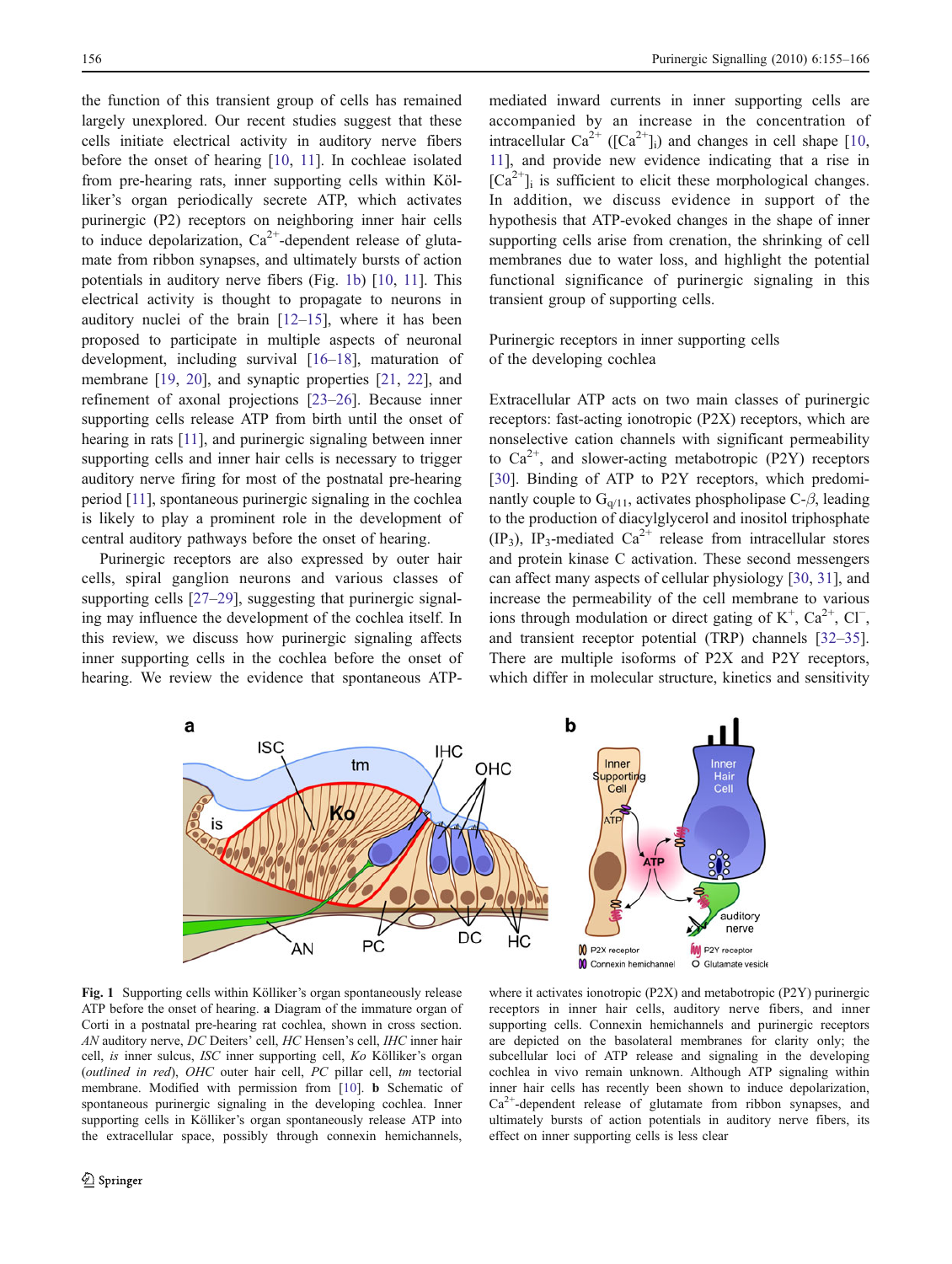<span id="page-2-0"></span>for agonists and antagonists [[36\]](#page-10-0); however, their overlapping expression patterns, their ability to assemble into heteromeric receptors containing different subunits and the dearth of subtype-specific antagonists has hindered the identification of the P2 receptor subtypes involved in many endogenous signaling events.

In situ hybridization and immunocytochemical localization studies have revealed that members of both P2X and P2Y receptor classes are expressed in the supporting cells of the developing organ of Corti (reviewed in [\[27](#page-9-0), [28](#page-9-0)]). Among these,  $P2X_2$  and  $P2X_7$  were observed in inner supporting cells and Deiters' cells before the onset of hearing  $[37-39]$  $[37-39]$  $[37-39]$  $[37-39]$ ,  $P2Y_4$  was detected in the supporting cells of Kölliker's organ  $[40]$  $[40]$  and  $P2Y_1$ ,  $P2Y_2$ , and  $P2Y_4$  were detected in outer sulcus supporting cells of pre-hearing rats [\[40](#page-10-0), [41\]](#page-10-0). The expression of  $P2Y_2$  and  $P2Y_4$  receptors by Hensen's, Böttcher's and Claudius' cells in the outer sulcus of organotypic preparations was recently confirmed by showing that application of specific P2 receptor agonists induces a rise in  $[Ca^{2+}]$ <sub>i</sub> in these various classes of outer supporting cells [[42\]](#page-10-0). In addition, whole-cell voltage-clamp recordings in acutely isolated pre-hearing apical cochlear turns revealed that ATP as well as UTP, a selective agonist of P2Y<sub>2</sub>, P2Y<sub>4</sub>, P2Y<sub>6</sub>, and P2Y<sub>11</sub> receptors [[35\]](#page-10-0), evoke inward currents in inner supporting cells [[11](#page-9-0)], indicating that they express functional P2X and P2Y receptors (Fig. 2). The onset of UTP-evoked responses was consistently delayed relative to those elicited by ATP, suggesting that the current induced by ATP consists of both a rapidly



Fig. 2 ATP activates P2X and P2Y receptors in inner supporting cells. Inward currents recorded from an inner supporting cell in response to local application (100 ms, arrowhead) of ATP (100 μM, black trace) or the P2Y selective agonist UTP (100  $\mu$ M, red trace) onto the apical membrane (membrane potential=−82 mV). UTPevoked currents occurred with a considerable delay compared to ATPmediated responses, suggesting that responses to ATP consist of both a rapidly-gating P2X conductance (dashed green line, obtained by subtracting the UTP-evoked response from the ATP-evoked response) and a second, delayed conductance triggered indirectly by P2Y receptor activation (red trace), probably through an  $IP_3/Ca^{2+}$ -dependent signaling cascade. Modified with permission from [[10](#page-9-0)]

activating ligand-gated conductance as well as a conductance activated indirectly following metabotropic receptor activation. The ATP analog  $\alpha$ ,  $\beta$ -MeATP did not elicit currents in inner supporting cells, suggesting that these cells do not express  $P2X_1$ ,  $P2X_3$ , and  $P2X_{2/3}$  heteromers [[10\]](#page-9-0), and the  $P2X_7$  receptor antagonist Brilliant Blue G did not decrease the amplitude or frequency of spontaneous electrical activity in inner supporting cells [[10\]](#page-9-0), implying that these receptors do not underlie endogenous purinergic signaling in Kölliker's organ. Together, these results suggest that inner supporting cells express both P2X and P2Y autoreceptors that may become activated in response to the release of ATP from these cells (Fig. [1b](#page-1-0)). As these receptors have different affinities for ATP [\[35](#page-10-0), [43](#page-10-0)], the relative contribution of ionotropic and metabotropic receptors to these responses may depend on how far away a cell is from the site of ATP release. The concentration of ATP likely decreases with distance due to dilution and enzymatic degradation (see below), raising the possibility that responses generated in distant cells result primarily from activation of higher affinity P2Y receptors. Further studies will be required to define the full complement of P2 receptors expressed by inner supporting cells before the onset of hearing, as well as the composition of P2 autoreceptors activated in response to the spontaneous release of ATP.

Although adenosine (P1) receptors are abundantly expressed in the mature cochlea [[44\]](#page-10-0), adenosine does not significantly contribute to the currents recorded from inner supporting cells in the developing cochlea. Decreasing adenosine-mediated signaling by either blocking P1 receptors [\[10](#page-9-0)] or preventing ATP hydrolysis (NXT and DEB unpublished observations) does not reduce spontaneous electrical activity in inner supporting cells, and exogenous application of adenosine fails to induce inward currents or morphological changes in these cells [\[10](#page-9-0)]. It is possible that adenosine modulates other aspects of this spontaneous activity, perhaps on a slower time scale than has been examined so far.

## ATP-evoked intracellular  $Ca^{2+}$  transients in inner supporting cells

Activation of purinergic receptors in inner supporting cells triggers both an inward current and a rise in  $[Ca^{2+}]\$ <sub>i</sub>  $[10,$  $[10,$ [11\]](#page-9-0). Time-lapse confocal imaging of cochleae loaded with the  $Ca^{2+}$  indicator fluo-4 revealed that spontaneously occurring  $Ca^{2+}$  transients initially appear in one to four inner supporting cells before propagating radially to neighboring inner supporting cells at 5 to 20  $\mu$ m s<sup>-1</sup>. The size of these events range from 100 to 5,000  $\mu$ m<sup>2</sup> and Ca<sup>2+</sup> remains elevated for 3 to 15 s [\[10](#page-9-0), [11](#page-9-0)]. These  $Ca^{2+}$ transients resemble ATP-dependent  $Ca^{2+}$  waves that occur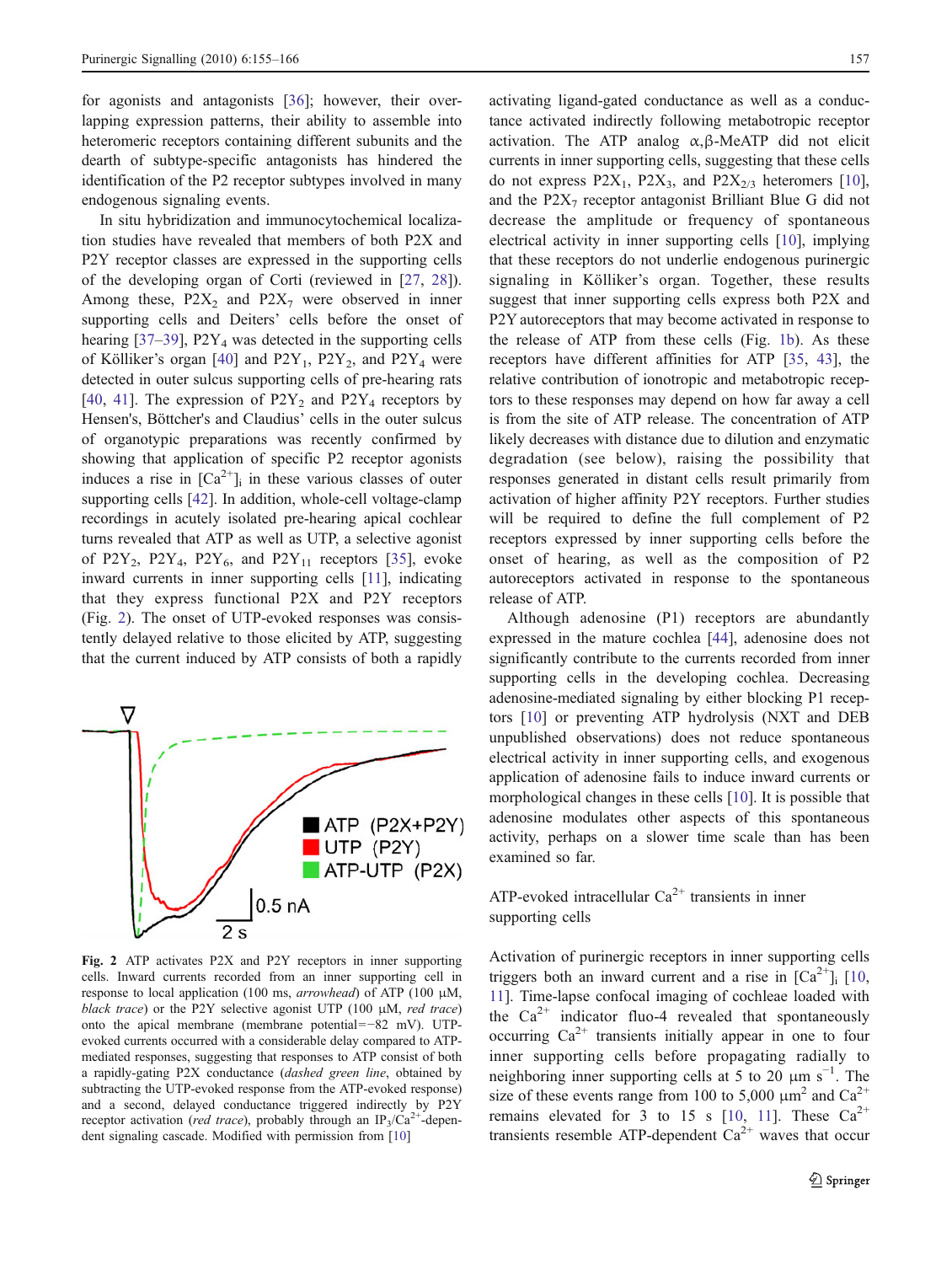<span id="page-3-0"></span>in astrocytes, in that they propagate at similar speeds and rely on functional gap junctions [\[45](#page-10-0), [46](#page-10-0)]. ATP release from inner supporting cells may be mediated by unpaired gap junctions or connexin hemichannels, as the inward currents induced by spontaneous ATP release are blocked by the gap junction antagonists octanol and carbenoxalone, and are potentiated by reducing extracellular  $Ca^{2+}$  [[10\]](#page-9-0), a condition that favors hemichannel gating [\[47](#page-10-0)]. Because the concentration of  $Ca^{2+}$  in the endolymph of the mature cochlea is very low [[48\]](#page-10-0), hemichannel-mediated ATP release from supporting cells has been proposed to occur preferentially from their apical surfaces into the endolymph [[49](#page-10-0)]. However, the ionic composition of the endolymph in the mature cochlea (high in  $K^+$  and low in  $Ca^{2+}$ ) is not achieved until the end of the first postnatal week in mice

[\[50](#page-10-0)] and rats [[51\]](#page-10-0), suggesting that spontaneous ATP release might not be biased toward the endolymphatic compartment in the developing cochlea in vivo. Moreover, although  $Ca<sup>2+</sup>$  concentrations typically observed in the perilymph (∼1.3 mM) decrease the open probability of connexin hemichannels [[52](#page-10-0)], spontaneous hemichannel-mediated ATP release is readily observed from inner supporting cells in acutely isolated and cultured cochleae maintained in 1.3 mM extracellular  $Ca^{2+}$  [[10,](#page-9-0) [11](#page-9-0)], indicating that some hemichannels within Kölliker's organ can open under these conditions. ATP release events occur spontaneously at seemingly random intervals and locations throughout Kölliker's organ (Fig. 3a), indicating that they are not likely to occur as a result of focal damage to the cochlear epithelium [[41\]](#page-10-0); nevertheless, the factors responsible for



Fig. 3 Spontaneous ATP release occurs randomly throughout Kölliker's organ. a Map showing the location and maximum area of individual spontaneous ATP-mediated shape changes that occurred within Kölliker's organ during a 300-s sample period in a P8 cochlea. Asterisks indicate brief ATP-independent events that were limited to the processes of phalangeal and border cells. Modiolus (M) is indicated for orientation. Ko Kölliker's organ. Scale bar 20 μm. Relative time of occurrence of individual pseudocolored spontaneous shape changes is shown at bottom. Right distribution of locations where spontaneous shape changes originate along the modiolar-to-strial axis (plotted as a percentage of all imaged shape changes). Spontaneous morphological changes originate only in Kölliker's organ (with a bias towards inner

hair cells) and in the distal processes of border and phalangeal cells, but were never observed in inner hair cells (IHC), outer hair cells (OHC), Deiters' cells (DC), or pillar cells (PC). Modified with permission from [[10](#page-9-0), [11](#page-9-0)]. b Time-lapse images of brief, spontaneously occurring ATPindependent shape changes that occurred in the processes of border and phalangeal cells surrounding inner hair cells (outlined in first DIC frame; subsequent images represent transmitted light difference signals to highlight changing pixels). c In cochleae loaded with the  $Ca^{2+}$ indicator fluo-4, these brief shape changes coincide with intracellular  $Ca<sup>2+</sup>$  transients. Location of inner hair cells is depicted in the transmitted DIC image. Time-lapse sequences in b and c were obtained in different preparations. Scale for b and c: 15 μm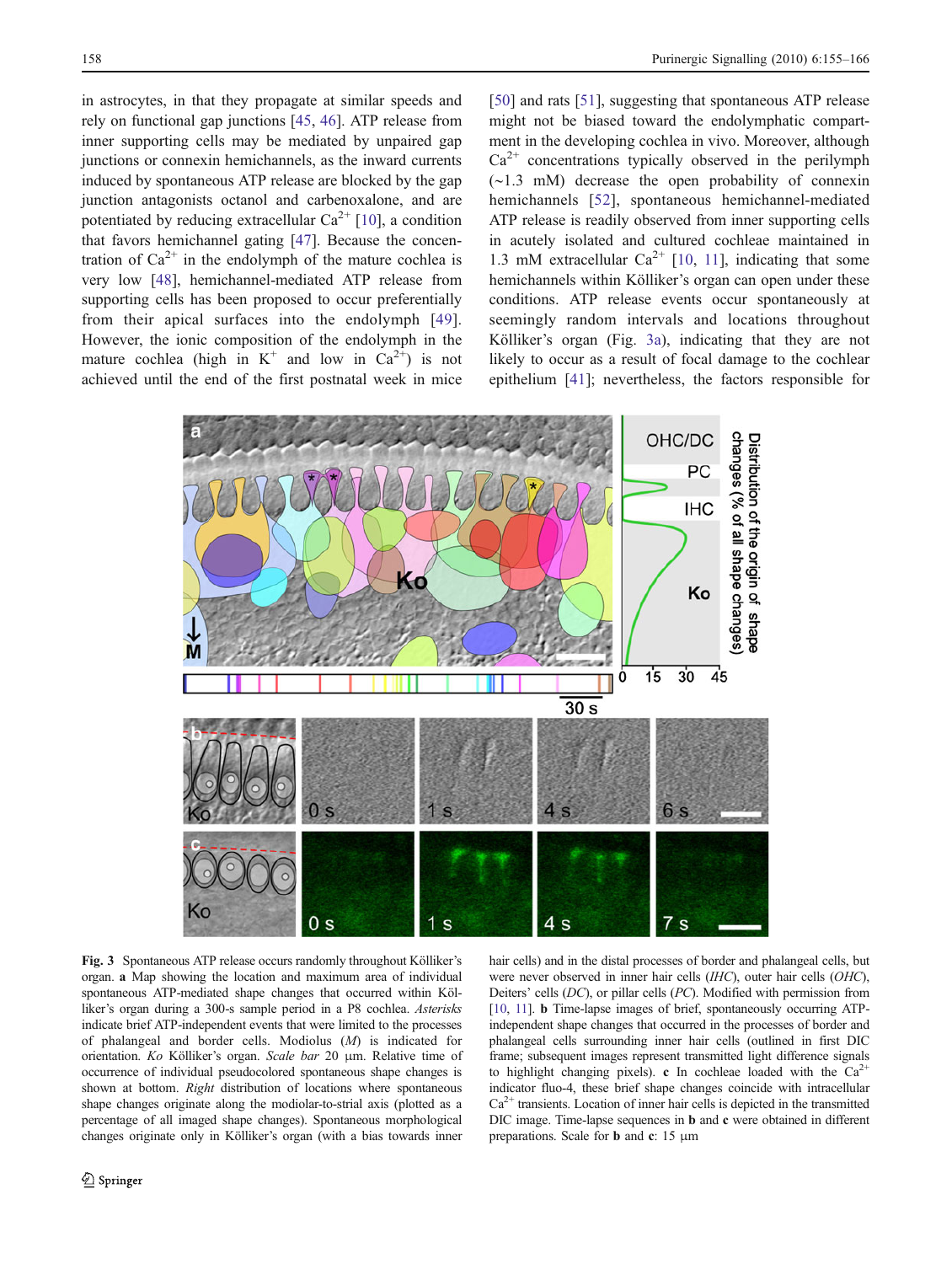initiating ATP release in one or a few inner supporting cells and the subcellular location of ATP release sites remain unknown.

Once released into the extracellular space, ATP is likely to be degraded by the sequential action of ecto-nucleoside triphosphate diphosphohydrolases (NTPDases) and ecto-5′ nucleotidases, which hydrolyze extracellular ATP to AMP and AMP to adenosine, respectively [\[53\]](#page-10-0). NTDPase 2 is abundantly expressed by hair cells and supporting cells in the adult organ of Corti [\[54,](#page-10-0) [55](#page-10-0)], although it is not yet known what effects these extracellular enzymes have on the spatial and temporal profile of ATP diffusion in the developing cochlea.

P2 receptor activation in the developing cochlea has been studied most extensively in outer supporting cells. In these cells, exogenous ATP triggers a robust elevation of intracellular  $Ca^{2+}$  [[10,](#page-9-0) [41](#page-10-0), [56](#page-10-0)–[58\]](#page-10-0). Although activation of both P2X and P2Y receptors can increase  $[Ca^{2+}]_i$ , ATPevoked  $Ca^{2+}$  transients in these cells persist in the absence of extracellular  $Ca^{2+}$ , suggesting that most of the observed rise in  $[Ca^{2+}]$ <sub>i</sub> is due to release from internal stores following P2Y receptor activation [[41](#page-10-0), [42](#page-10-0), [49,](#page-10-0) [57,](#page-10-0) [58](#page-10-0)]. Intercellular  $Ca^{2+}$  waves have also been observed in the outer sulcus of cultured cochleae upon mechanical stimu-lation or local ATP application [\[41,](#page-10-0) [42\]](#page-10-0). Like  $Ca^{2+}$ transients in Kölliker's organ, these  $Ca^{2+}$  waves are mediated by extracellular ATP and rely on connexin hemichannels for ATP release [\[49](#page-10-0)]. However, intercellular  $Ca^{2+}$  waves in outer supporting cells differ from the  $Ca^{2+}$ transients observed in Kölliker's organ, in that they do not appear to occur spontaneously during development. Propagation of  $Ca^{2+}$  waves through cells in the outer sulcus is thought to require regenerative mechanisms, such as  $Ca^{2+}$ activated ATP release [\[41](#page-10-0), [42](#page-10-0)]. In accordance with this hypothesis, photolysis of  $IP_3$  in outer supporting cells elevates  $[Ca^{2+}]_i$ , triggers the release of ATP into the extracellular milieu and initiates a regenerative  $Ca^{2+}$  wave that propagates through these cells [\[49](#page-10-0)], a process similar to that responsible for  $Ca^{2+}$  wave propagation among astrocytes [\[46\]](#page-10-0). The presence of this regenerative process ensures that cells within the network experience similar electrical and biochemical signals, which may serve to synchronize their metabolism, influence gene expression [\[59](#page-10-0)] and alter the extent of gap junction coupling within the network [\[60](#page-10-0), [61](#page-10-0)]. Whether the waves of  $[Ca^{2+}]$ <sub>i</sub> that occur in groups of inner supporting cells rely on a similar regenerative process for propagation is currently unknown.

## ATP-mediated morphological changes in inner supporting cells

In addition to activating a membrane conductance and an elevation of  $[Ca^{2+}]_i$ , ATP also induces striking morphological changes in inner supporting cells. When ATP is released from Kölliker's organ or is applied exogenously, inner supporting cells exhibit a substantial reduction in their diameter that can persist for tens to hundreds of seconds. Similar morphological changes can be evoked by UTP [[11\]](#page-9-0), indicating that P2Y receptor activation is sufficient to induce this apparent membrane contraction. The shrinkage of cells within Kölliker's organ also results in the appearance of voids or fluid pockets between adjacent inner supporting cells [\[10](#page-9-0)] (Fig. [4a\)](#page-5-0). These events give rise to notable increases and decreases in light intensity when imaged using differential interference contrast (DIC) optics, due to changes in refractive index around cells. As all of the cells in Kölliker's organ undergo these changes when exposed to ATP, the spontaneous optical changes reveal when and where ATP was released along the organ of Corti (see Fig. [3a](#page-3-0)). Moreover, the maximum size of these events also provides a qualitative indication of the amount of ATP that was released. Alterations in cell shape are most evident along lateral membranes of inner supporting cells, but in certain locations adjacent cells remain tightly associated (Fig. [4a\)](#page-5-0), suggesting that these events do not disrupt sites of cell adhesion or intercellular communication (e.g., gap junctional coupling). Consistent with this hypothesis, no appreciable changes in input resistance accompany ATPmediated inward currents and shape changes (NXT and DEB, unpublished observations). The ability of ATP to elicit morphological changes in inner supporting cells is regulated with postnatal age, as spontaneous shape changes are only observed during a limited period of development starting a few days after birth until the onset of hearing in rats [\[11\]](#page-9-0). This developmental regulation does not stem from changes in purinergic receptor expression levels: while endogenously released ATP and exogenously applied nucleotides evoke large inward currents and intracellular  $Ca<sup>2+</sup>$  transients in supporting cells throughout the postnatal pre-hearing period, they do not elicit membrane contraction at birth [\[11\]](#page-9-0), suggesting that the cellular machinery required for membrane contraction is up-regulated with age.

The molecular mechanisms that mediate these morphological changes have not been determined, but several mechanisms can be envisioned: shape changes could be triggered by membrane depolarization,  $[Ca^{2+}]_i$  elevation or signal transduction cascades activated by P2Y receptors. They might be mediated by voltage-dependent proteins analogous to prestin [\[62](#page-10-0)], or  $Ca^{2+}$ -dependent molecular motors such as myosin [\[63](#page-10-0)]. Alternatively, these pronounced changes in cell volume may be caused by the loss of water through osmosis following intracellular ion efflux.

In addition to the large ATP-evoked shape changes occurring in Kölliker's organ, small morphological changes can also be observed in the distal processes of phalangeal and border cells (see Fig. [3b](#page-3-0)) [[11](#page-9-0)]. These events are brief and coincide spatially and temporally with short-lived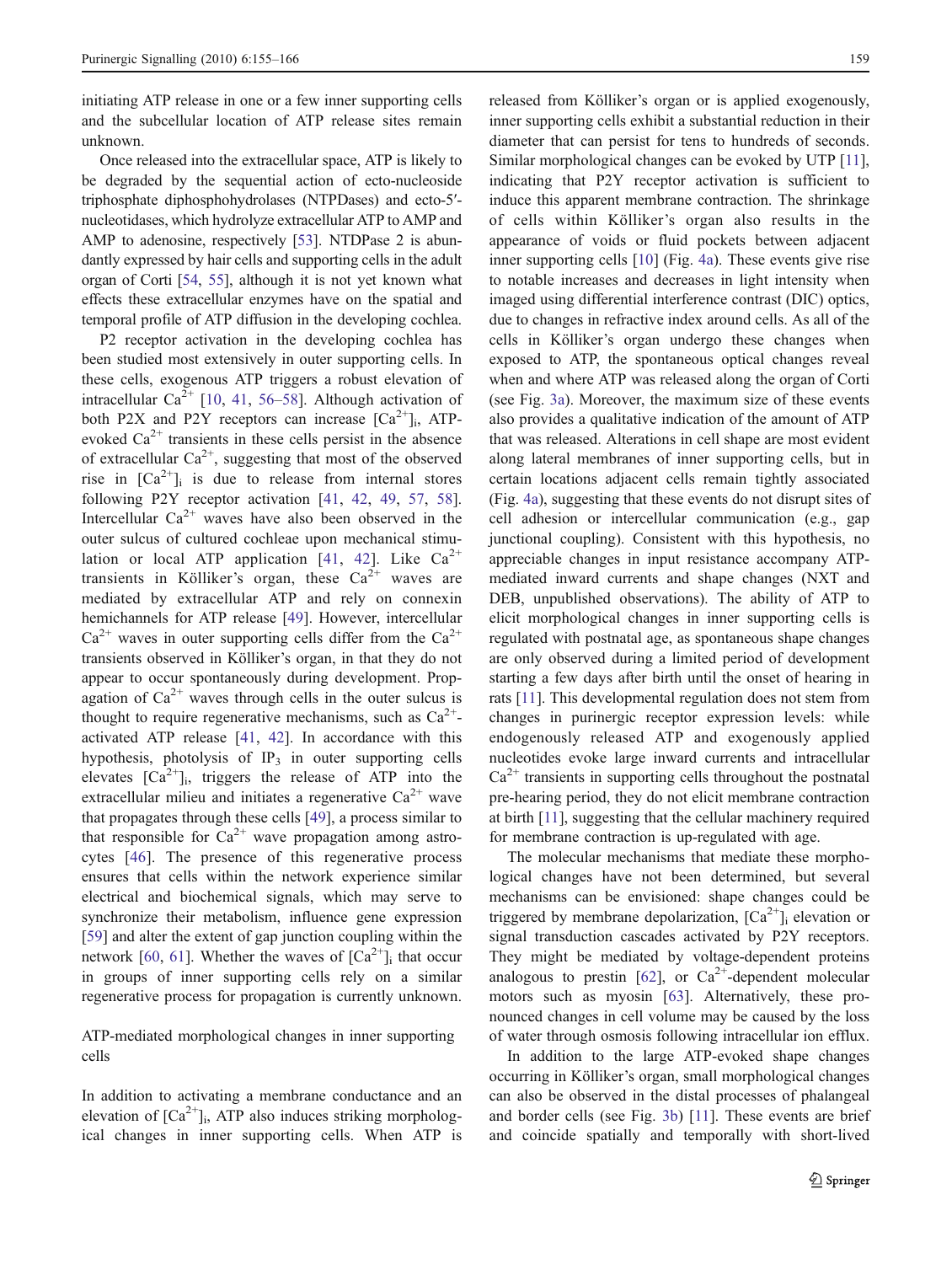<span id="page-5-0"></span>

Fig. 4 Contraction of inner supporting cell membranes coincides with  $[Ca^{2+}]$ <sub>i</sub> elevation. a High magnification time-lapse DIC imaging (top row) of inner supporting cells during a spontaneous ATP release event at indicated times  $(t)$ . Bottom row schematized representation of inner supporting cell somatas (white) and extracellular space (black) from images shown in top row. Changes in transmitted light properties were restricted to the outline of supporting cells and consist of a contraction of cell membranes and increase in extracellular space. While maximum contraction was observed at  $t=7$  s, relaxation of these membranes to their original shape required more than 100 s. Note that many sites of cell contact (blue arrowheads) were maintained during these morphological changes. Scale bar=8 μm. Modified with permission from [[10](#page-9-0)]. b Simultaneous imaging of morphological changes (blue and green traces) and  $[Ca<sup>2+</sup>]$ <sub>i</sub> fluorescence (red trace).

intracellular  $Ca^{2+}$  transients (Fig. [3c](#page-3-0)). However, these events are not affected by P2 receptor antagonists, indicating that they are distinct from ATP-mediated events in inner supporting cells. Although the mechanism implicated in the initiation of these events is unknown, it is possible they may arise from spontaneous release of  $Ca^{2+}$ from internal stores.

Although spontaneous purinergic signaling can depolarize inner supporting cells by up to 50 mV, membrane depolarization is not sufficient to evoke morphological changes in these cells, as neither elevation of extracellular  $K^+$  to 30 mM nor injection of large current steps in inner supporting cells during whole-cell recordings initiates

Traces were normalized to their peak for display purposes. The blue and green traces represent the number of pixels that changed in raw DIC images and subtracted movies, respectively (see the "[Methods](#page-8-0)" section): the *blue trace* illustrates the actual time course of these slow shape changes, while the green trace emphasizes the duration of the contraction phase. Inset first 7 s following the initial rise in  $[Ca^{2+}]$ shown on expanded time scale. c Overlay of simultaneously-imaged  $[Ca^{2+}]$ <sub>i</sub> fluorescence (top, gray traces) and membrane contraction (bottom, gray traces; obtained from subtracted movies) obtained from  $n=29$  large ATP-release events in five cochleae (P8–9). Traces were normalized to their peak. Fluorescence traces were aligned to the first detectable increase in  $\lceil Ca^{2+} \rceil$  (black dashed line). Average traces shown in color. Note that initial  $[Ca^{2+}]$ <sub>i</sub> elevations coincide with, or slightly precede membrane contraction

detectable shape changes (NXT and DEB, unpublished observations). Purinergic signaling itself is similarly unlikely to be required for shape changes because the brief morphological events observed in the distal processes of border and phalangeal cells do not require P2 receptor activation. To examine the relationship between cell shape and ATP-evoked  $Ca^{2+}$  transients, we simultaneously monitored changes in transmitted light using DIC imaging, and  $[Ca^{2+}]$ <sub>i</sub> using fluorescence imaging of the membranepermeant  $Ca^{2+}$  indicator fluo-4 AM, in acutely isolated P8–10 cochleae. Nearly all morphological changes (98 %;  $n=241$  spontaneous shape changes in 12 preparations) occurred at the same time as, or shortly following,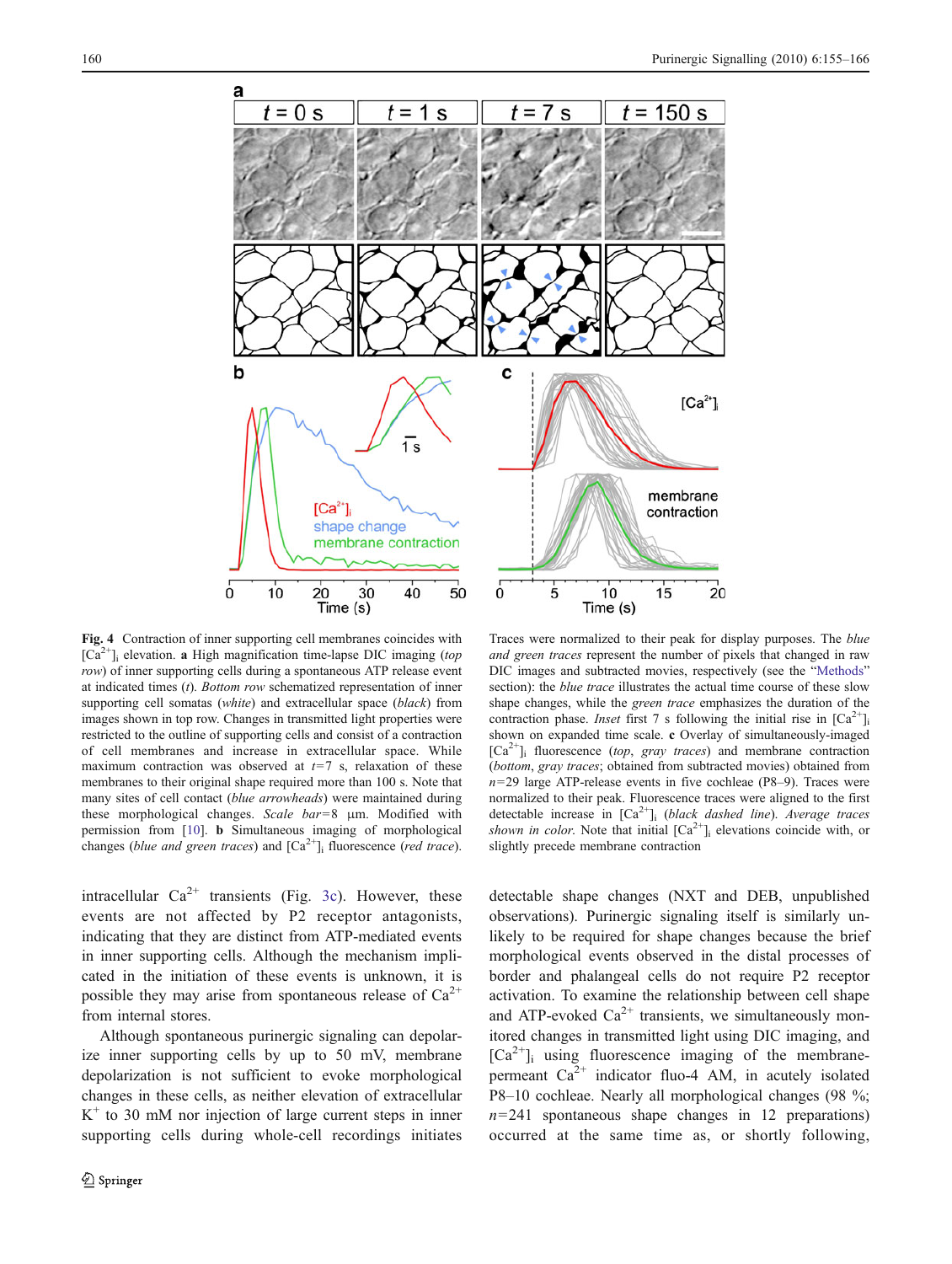spontaneous  $Ca^{2+}$  transients, suggesting that supporting cells shrink following a rise in intracellular  $Ca^{2+}$  (Fig. [4b, c\)](#page-5-0). By contrast, some  $Ca^{2+}$  transients (11 %) were not associated with morphological changes in supporting cells. Intracellular  $Ca<sup>2+</sup>$  events that coincided with shape changes were on average threefold larger than those that did not elicit changes in cell shape (712±36  $\mu$ m<sup>2</sup>, n=252 vs. 239±16  $\mu$ m<sup>2</sup>, n=29;  $P<0.0001$ , two-sample t test), suggesting that there is a threshold for membrane contraction and that such events are more likely to be associated with large intracellular  $Ca^{2+}$ transients. In addition, the duration of active membrane contraction corresponds roughly to the duration of inward currents and the elevation of  $[Ca^{2+}]$ <sub>i</sub> (Fig. [4b, c](#page-5-0) and Ref. [\[10\]](#page-9-0)).

To determine if elevations in  $[Ca^{2+}]$ <sub>i</sub> mediate these morphological changes, we loaded the cytoplasm of inner supporting cells with a membrane-impermeant form of caged  $Ca^{2+}$  (DMNPE-4, 3 mM) through the recording electrode and monitored electrical and morphological responses evoked by brief (50 ms) flashes of ultraviolet (UV) light. Photolysis of caged  $Ca^{2+}$  triggered a brief and reversible reduction of cell diameter in the recorded cell as well as in adjacent inner supporting cells  $(n=8; Fig. 5a-d)$  $(n=8; Fig. 5a-d)$  $(n=8; Fig. 5a-d)$ . As inner supporting cells are extensively coupled through gap junctions [[64,](#page-10-0) [65\]](#page-10-0), it is likely that DMNPE-4 diffused from the recorded cell into neighboring cells. Shape changes induced by  $Ca^{2+}$  uncaging were similar in their time course to spontaneous optical changes [\[10](#page-9-0), [11](#page-9-0)]. In addition, similar morphological changes were evoked upon photo-liberation of caged IP<sub>3</sub> (6-NV-IP<sub>3</sub>, 30–50  $\mu$ M, 5 ms flashes,  $n=10$ ) (data not shown), suggesting that  $Ca^{2+}$ release from intracellular stores is sufficient to mediate morphological changes. Importantly, shape changes were not observed when caged compounds were omitted from the pipette solution and 100-ms UV flashes were applied, excluding the possibility that these events resulted from photo-damage (Fig. [5e\)](#page-7-0). Moreover, shape changes were restricted to inner supporting cells that were directly illuminated by the UV beam (dashed yellow circle in Fig. [5a\)](#page-7-0), implying either that  $[Ca^{2+}]_i$  elevation is not sufficient to evoke the release of ATP from inner supporting cells, or that the amount of ATP released from this manipulation is too small to significantly alter the shape of surrounding cells.

Photo-liberation of  $Ca^{2+}$  and IP<sub>3</sub> also produced large inward currents in inner supporting cells when maintained at their resting potential (approximately −90 mV; average amplitude:  $2.2 \pm 0.6$  nA,  $n=8$  and  $0.8 \pm 0.2$  nA,  $n=10$ , respectively; Fig. [5d](#page-7-0)), suggesting that inner supporting cells express ion channels that are gated by intracellular  $Ca^{2+}$ . Thus, it is likely that this  $Ca^{2+}$ -activated conductance contributes to the inward current generated by the activation of P2 receptors, and provides an explanation for why

P2Y receptor activation also induces an inward current (Fig. [2](#page-2-0)). Inner supporting cells cannot be effectively voltage-clamped due to extensive gap junctional coupling with surrounding supporting cells [\[66](#page-10-0)], precluding direct measurements of the reversal potential of this  $Ca^{2+}$ activated conductance. This limitation could be overcome by repeating these experiments in the presence of the gap junction blockers such as octanol or carbenoxalone, which increase the membrane resistance of supporting cells [[66,](#page-10-0) [67](#page-10-0)], if these agents do not inhibit any of the components required for this phenomenon. Nevertheless, given the high resting membrane potential of inner supporting cells, the inward currents induced by  $Ca^{2+}/IP_3$  uncaging could reflect opening of  $Ca^{2+}$ -activated Cl<sup>−</sup> channels [[33\]](#page-10-0) or  $Ca^{2+}$ activated nonselective cation channels, such as TRP channels [[68,](#page-10-0) [69\]](#page-10-0). The former is a particularly attractive candidate, because it reconciles both consequences of  $\lceil Ca^{2+} \rceil$ elevation—the inward current (mediated by Cl<sup>−</sup> efflux) and the reduction of cell diameter, due to the movement of water. Indeed, Ca<sup>2+</sup>-activated Cl<sup>−</sup> channels have previously been shown to contribute to ATP-mediated inward currents in outer supporting cells [[61,](#page-10-0) [70](#page-10-0)] and have been implicated in the secretion of electrolytes and water by airway and intestinal epithelia, as well as exocrine glands [[33,](#page-10-0) [71\]](#page-10-0). In these cells, activation of G protein-coupled receptors (P2Y receptors in the case of airway epithelia) induces Cl<sup>−</sup> efflux across apical membranes, which subsequently drags water out of the cytoplasm by osmosis, leading to an overall reduction in cell size. The observed morphological changes in the supporting cells of the cochlear epithelium might therefore result from Cl<sup>−</sup> efflux and crenation—the shrinkage of cell membranes due to osmosis. In accordance with this hypothesis, the frequency of spontaneous ATPmediated shape changes in Kölliker's organ was decreased 87±5 % by the Cl<sup>−</sup> channel antagonist 4,4′-diisothiocyano-2,2'-stilbene disulfonic acid (DIDS, 250 μM;  $n=6$ , P< 0.001, paired  $t$  test). Furthermore, a previous report suggested that inner supporting cells in cultured cochleae are capable of secreting water [\[72](#page-10-0)]. However, it is also possible that ATP-induced changes in conductance and cell shape are not inexorably linked. Indeed, outer supporting cells do not undergo detectable shape changes upon ATP stimulation [\[10](#page-9-0), [11\]](#page-9-0) (but see [\[73](#page-10-0)]) despite the activation of Ca2+-activated Cl<sup>−</sup> channels [[61,](#page-10-0) [70](#page-10-0)]. An alternative possibility is that these morphological changes result from  $Ca<sup>2+</sup>$ -dependent activation of contractile proteins in inner supporting cells.

Possible roles of ATP-induced changes in the shape of cochlear supporting cells

ATP-induced changes in the shape of inner supporting cells are present in cochleae isolated from both rats [\[10](#page-9-0), [11\]](#page-9-0) and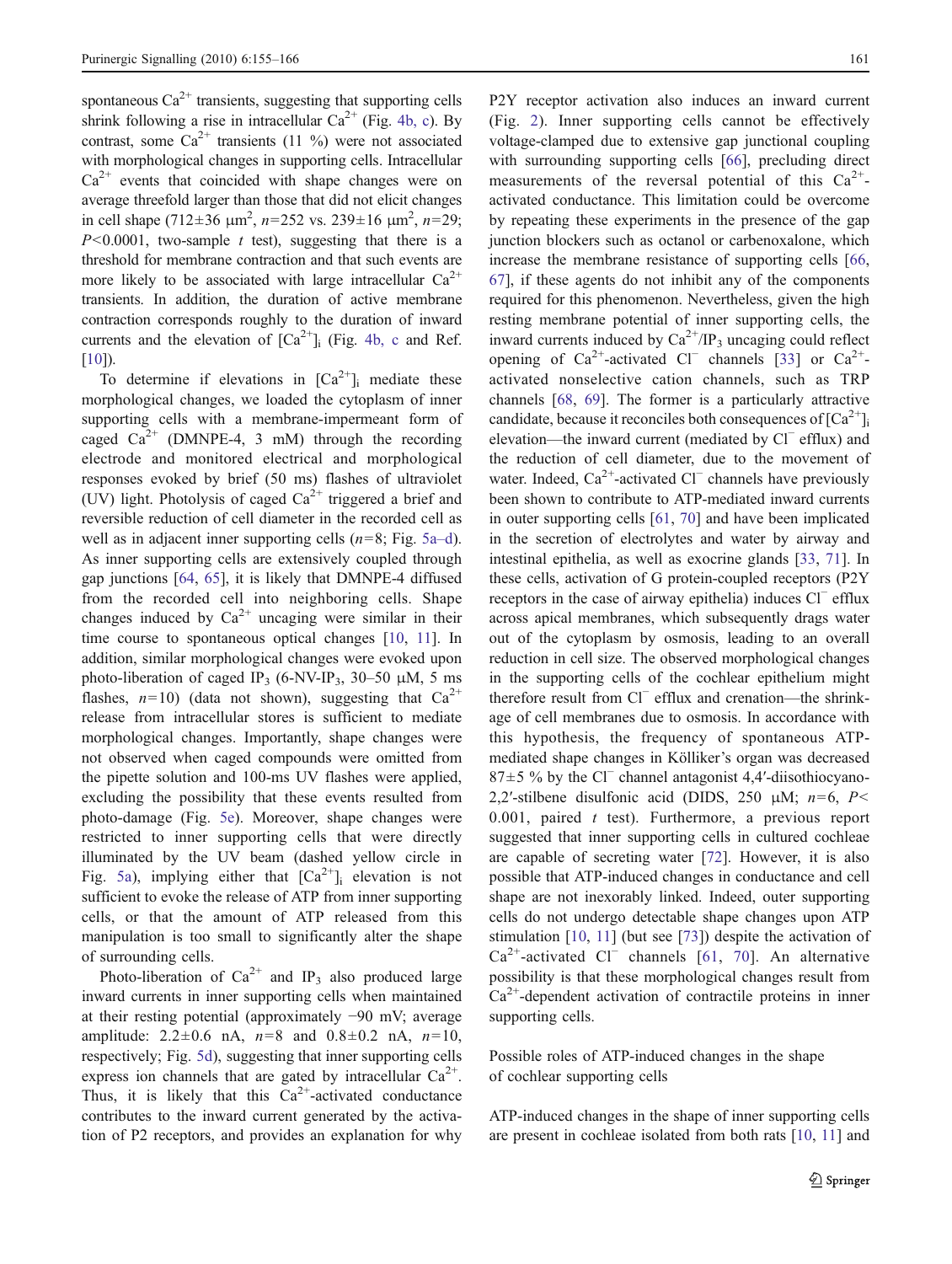<span id="page-7-0"></span>

Fig. 5 Intracellular  $Ca^{2+}$  elevation is sufficient to evoke morphological changes in inner supporting cells. a–c Flash photolysis of caged  $Ca<sup>2+</sup>$  initiates membrane contraction in both the recorded cell and surrounding inner supporting cells (red arrowheads). Top DIC images 1 s before (a), 6 (b) and 37 s (c) after UV-mediated  $Ca<sup>2+</sup>$ uncaging. Morphological changes in surrounding supporting cells were restricted to the portion of the preparation exposed to UV light (dashed yellow circle) and result either from direct photo-liberation of caged  $Ca<sup>2+</sup>$  that diffused from the patched cell through gap junctions or passive diffusion of uncaged  $Ca^{2+}$  through gap junctions. Scale bar

 $=15$  μm. *Bottom* same images after subtraction of a control frame to highlight changing pixels (shape changes). d Overlaid membrane currents (black trace) and morphological changes (normalized number of changing pixels in raw DIC images and subtracted movies plotted in *blue* and green, respectively) evoked upon UV-mediated  $Ca^{2+}$ uncaging (50 ms, red tick mark) in inner supporting cell shown in frames a–c. e same as d for a supporting cell patched with internal solution devoid of caged compounds. Two 100-ms-long UV flashes were presented

mice (NXT and DEB, unpublished observation), and are preserved in organotypic culture for more than 1 week [\[10](#page-9-0)]. Moreover, these events occur during most of the postnatal pre-hearing period [[11\]](#page-9-0), suggesting that they are involved in some fundamental aspect of cochlear development; yet, the absence of detailed insight into the mechanisms that mediate such prominent alterations, and the means with which to selectively manipulate this behavior, precludes any definitive conclusion as to their function. If these morphological changes result from membrane crenation due to the net movement of water into the extracellular space, Kölliker's organ may participate in the formation of the endolymph (scala media) or perilymph (scala tympani) as the cochlea increases in size during postnatal development [[74\]](#page-11-0). Through the secretion of electrolytes, inner supporting cells might also contribute to the maturation of the ionic composition of cochlear fluids during the first postnatal week [[50\]](#page-10-0). Alternatively, changes in the shape of inner supporting cells might fulfill a mechanical role. For example, the coordinated action of extracellular ATP on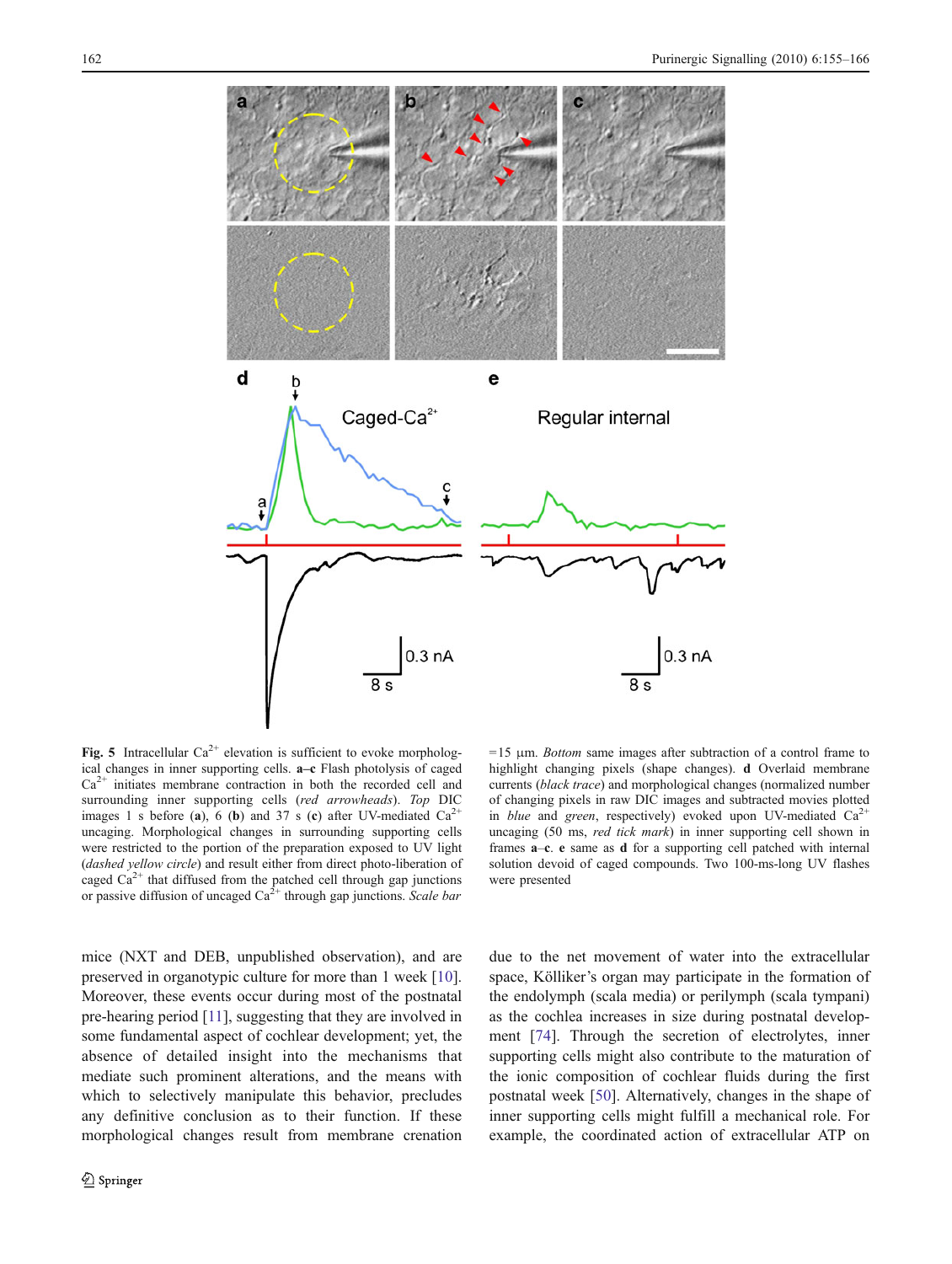<span id="page-8-0"></span>large groups of inner supporting cells results in the contraction of Kölliker's organ, which could facilitate detachment of the overlaying tectorial membrane before the onset of hearing [[2,](#page-9-0) [75\]](#page-11-0). These movements can also displace IHCs (NXT and DEB, unpublished observation), which could lead to activation of mechanotransduction channels in hair bundles [[76\]](#page-11-0). The currents evoked by such events would likely contribute to, and perhaps also prolong, ATP-mediated depolarization of inner hair cells and the resulting bursts of activity in auditory nerve fibers during development.

## Conclusions

The columnar-shaped supporting cells that make up Kölliker's organ in the developing cochlea spontaneously release ATP into the extracellular space. The resulting activation of purinergic receptors in inner hair cells induces depolarization,  $Ca^{2+}$  influx, glutamate release and ultimately bursts of action potentials in primary auditory afferents [[10](#page-9-0), [11\]](#page-9-0). This supporting cell-derived activity may play important roles in development of the auditory system by promoting the survival and maturation of auditory neurons and by refining axonal projections in auditory nuclei [\[16](#page-9-0)–[26](#page-9-0)]. However, purinergic receptors are expressed by many other cell types within the developing cochlea, suggesting that ATP-mediated signaling also may influence the maturation of this peripheral sensory organ. One target of this signaling appears to be the inner supporting cells themselves, as ATP elicits inward currents, intracellular  $Ca^{2+}$  transients and pronounced morphological changes in these cells as a result of activation of purinergic autoreceptors (Fig. 6). These ATP-initiated morphological changes are exhibited only by inner supporting cells during a defined period of development [[11](#page-9-0)], pointing to a unique role for Kölliker's organ in cochlear development. As these changes in cell shape appear to result from crenation, the resulting movement of water into the extracellular space may contribute to the formation of fluid-filled endolymphatic and perilymphatic compartments. A greater understanding of the molecular underpinnings of these responses may help us determine the various roles that purinergic signaling in Kölliker's organ plays in the development of the cochlea during the pre-hearing period.

## **Methods**

All experiments were performed according to protocols approved by the Animal Care and Use Committee at Johns Hopkins University. Apical cochlear turns of P7–10 Sprague–Dawley rats were isolated, imaged and recorded



Fig. 6 Model to explain the mechanisms responsible for ATP-evoked morphological changes in inner supporting cells of the developing cochlea. (1) ATP is released in the extracellular space, perhaps through the opening of individual gap junction hemichannels. The molecular elements that initiate hemichannel gating are currently unknown. (2) Extracellular ATP activates P2X and P2Y receptors on inner supporting cells in an autocrine and paracrine (not shown) manner. Activation of ionotropic P2X receptors leads to a net influx of  $Na<sup>+</sup>$  and  $Ca^{2+}$  into the cytoplasm. P2Y receptor signaling leads to the production of IP<sub>3</sub>. (3) IP<sub>3</sub> induces the release of Ca<sup>2+</sup> from internal stores. (4)  $[Ca^{2+}]_i$  elevation gates  $Ca^{2+}$ -activated Cl<sup>−</sup> channels, leading to a net efflux of Cl<sup>−</sup> from inner supporting cells resulting in an inward current. (5) Cl<sup>−</sup> efflux draws water out of the cytoplasm by osmosis, leading to membrane crenation. Connexin hemichannels and purinergic receptors are depicted on the basolateral membranes for clarity only; the subcellular loci of ATP release and signaling in the developing cochlea in vivo remain unknown

from as described previously [[10,](#page-9-0) [11](#page-9-0)] with the following exceptions. Intracellular  $Ca^{2+}$  levels were imaged in acutely isolated cochleae incubated for 30–45 min at room temperature in HEPES-buffered saline containing 2.5 μM fluo-4 AM (Invitrogen),  $0.01\%$  (w/v) pluronic acid F-127 (Invitrogen), and 250 μM sulfinpyrazone (Sigma) using a LSM 510 confocal microscope (Zeiss), and 488 nm laser illumination. Supporting cell morphology was simultaneously monitored using scanning DIC imaging using a photomultiplier tube placed below the sample. Images were acquired at 1 frame per second Changes in cell shape were visualized by subtracting DIC images collected 5 s apart, which approximates the first derivative of light transmit-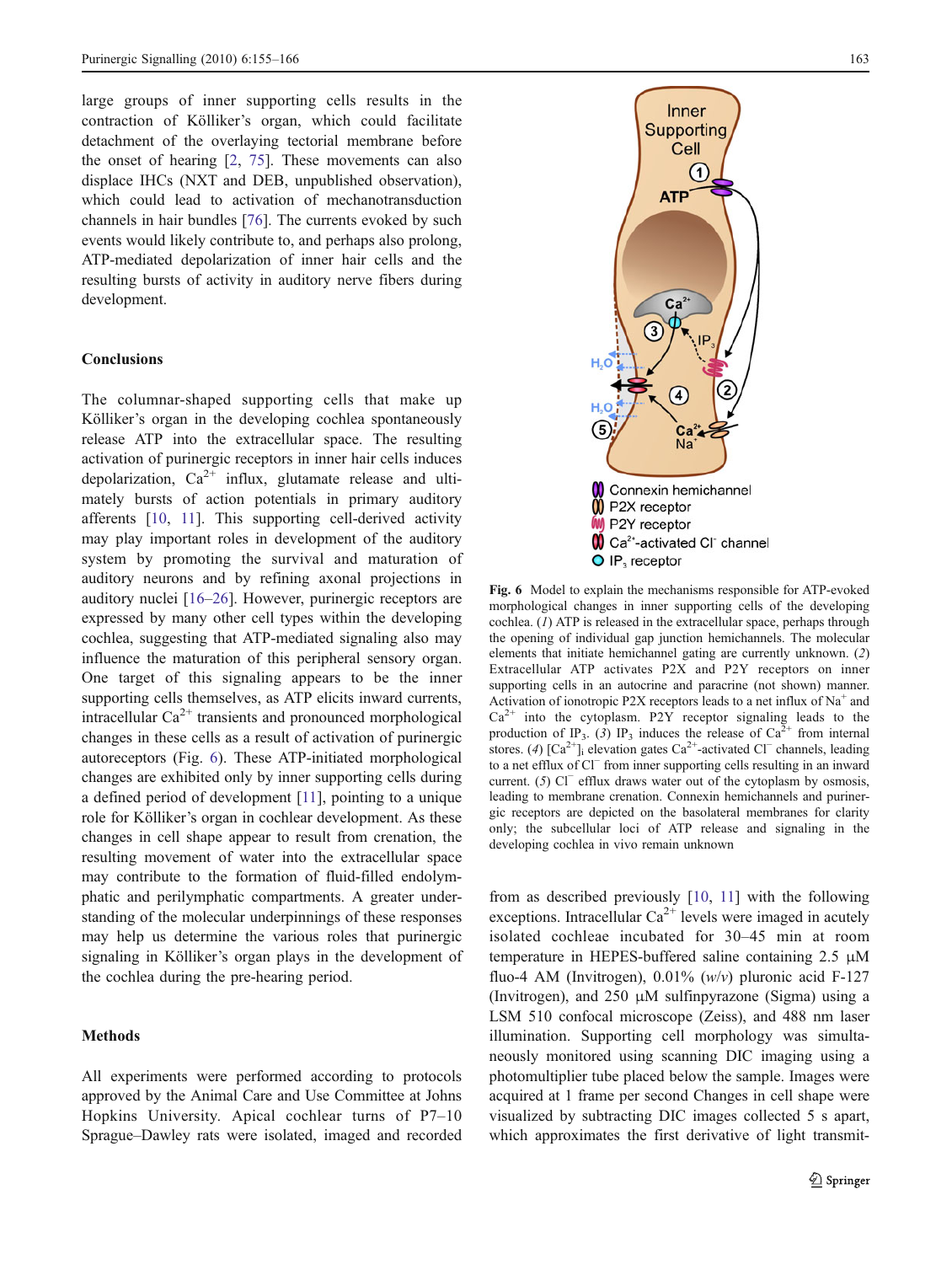<span id="page-9-0"></span>tance over time at individual pixels, and quantified by applying a thresholding function to highlight changing pixels. Intracellular  $Ca^{2+}$  transients and transmittance changes were normalized to maximum pixel counts at the peak of each spontaneous event (see Fig. [4c](#page-5-0)). For intracellular  $Ca^{2+}$  and IP<sub>3</sub> uncaging, inner supporting cells were recorded in whole-cell mode with glass electrodes  $(2-4 M\Omega)$  containing (in mM) either 120 K-gluconate, 20 HEPES, 3 DMNPE-4 (a photolabile EGTA derivative [\[77\]](#page-11-0)), 2.5 CaCl<sub>2</sub>, 2 MgATP, 0.2 NaGTP, pH 7.3 or 134 Kmethanesulfonate, 20 HEPES, 2  $MgCl<sub>2</sub>$ , 2  $Na<sub>2</sub>ATP$ , 0.2 NaGTP,  $0.03-0.05$  6-NV-IP<sub>3</sub> (caged IP<sub>3</sub> [\[78](#page-11-0)]), pH 7.3. Photolysis was performed as described previously [\[79](#page-11-0)] using 5–50 ms-long pulses of ∼110 mW UV light generated by an argon laser, which was focused to a ∼20-μm spot. To control for photo-damage-induced shape changes, supporting cells were recorded from using a K-methanesulfonate-based internal solution containing 0.2 mM EGTA instead of the caged compounds, and were exposed to 100-ms-long UV flashes. DIDS was purchased from Sigma and applied by addition to the superfusing saline.

Acknowledgments This work was supported by NIH grants GM53395 (to GED) and DC008860, DC009464, and NS050274 (to DEB).

#### References

- 1. Retzius G (1884) Das Gehororgan der Wirbelthiere. II. Das Gehororgan der Reptilien, der Vogel und Saugethiere. Samson & Wallin, Stockholm
- 2. Hinojosa R (1977) A note on development of Corti's organ. Acta Otolaryngol 84:238–251
- 3. Kelley MW (2007) Cellular commitment and differentiation in the organ of Corti. Int J Dev Biol 51:571–583
- 4. Knipper M, Gestwa L, Ten Cate WJ, Lautermann J, Brugger H, Maier H, Zimmermann U, Rohbock K, Kopschall I, Wiechers B, Zenner HP (1999) Distinct thyroid hormone-dependent expression of TrKB and p75NGFR in nonneuronal cells during the critical TH-dependent period of the cochlea. J Neurobiol 38:338–356
- 5. Kamiya K, Takahashi K, Kitamura K, Momoi T, Yoshikawa Y (2001) Mitosis and apoptosis in postnatal auditory system of the C3H/He strain. Brain Res 901:296–302
- 6. Takahashi K, Kamiya K, Urase K, Suga M, Takizawa T, Mori H, Yoshikawa Y, Ichimura K, Kuida K, Momoi T (2001) Caspase-3 deficiency induces hyperplasia of supporting cells and degeneration of sensory cells resulting in the hearing loss. Brain Res 894:359–367
- 7. Lim DJ (1987) Development of the tectorial membrane. Hear Res 28:9–21
- 8. El-Amraoui A, Cohen-Salmon M, Petit C, Simmler MC (2001) Spatiotemporal expression of otogelin in the developing and adult mouse inner ear. Hear Res 158:151–159
- 9. Rau A, Legan PK, Richardson GP (1999) Tectorin mRNA expression is spatially and temporally restricted during mouse inner ear development. J Comp Neurol 405:271–280
- 10. Tritsch NX, Yi E, Gale JE, Glowatzki E, Bergles DE (2007) The origin of spontaneous activity in the developing auditory system. Nature 450:50–55
- 11. Tritsch NX, Bergles DE (2010) Developmental regulation of spontaneous activity in the mammalian cochlea. J Neurosci 30:1539–1550
- 12. Lippe WR (1994) Rhythmic spontaneous activity in the developing avian auditory system. J Neurosci 14:1486–1495
- 13. Jones TA, Jones SM, Paggett KC (2001) Primordial rhythmic bursting in embryonic cochlear ganglion cells. J Neurosci 21:8129–8135
- 14. Jones TA, Leake PA, Snyder RL, Stakhovskaya O, Bonham B (2007) Spontaneous discharge patterns in cochlear spiral ganglion cells before the onset of hearing in cats. J Neurophysiol 98:1898– 1908
- 15. Sonntag M, Englitz B, Kopp-Scheinpflug C, Rübsamen R (2009) Early postnatal development of spontaneous and acoustically evoked discharge activity of principal cells of the medial nucleus of the trapezoid body: an in vivo study in mice. J Neurosci 29:9510–9520
- 16. Mostafapour SP, Cochran SL, Del Puerto NM, Rubel EW (2000) Patterns of cell death in mouse anteroventral cochlear nucleus neurons after unilateral cochlea removal. J Comp Neurol 426:561–571
- 17. Glueckert R, Wietzorrek G, Kammen-Jolly K, Scholtz A, Stephan K, Striessnig J, Schrott-Fischer A (2003) Role of class D L-type Ca2+ channels for cochlear morphology. Hear Res 178:95–105
- 18. Seal RP, Akil O, Yi E, Weber CM, Grant L, Yoo J, Clause A, Kandler K, Noebels JL, Glowatzki E, Lustig LR, Edwards RH (2008) Sensorineural deafness and seizures in mice lacking vesicular glutamate transporter 3. Neuron 57:263–275
- 19. Leao RN, Sun H, Svahn K, Berntson A, Youssoufian M, Paolini AG, Fyffe RE, Walmsley B (2006) Topographic organization in the auditory brainstem of juvenile mice is disrupted in congenital deafness. J Physiol 571:563–578
- 20. Walmsley B, Berntson A, Leao RN, Fyffe RE (2006) Activitydependent regulation of synaptic strength and neuronal excitability in central auditory pathways. J Physiol 572:313–321
- 21. Erazo-Fischer E, Striessnig J, Taschenberger H (2007) The role of physiological afferent nerve activity during in vivo maturation of the calyx of held synapse. J Neurosci 27:1725–1737
- 22. McKay SM, Oleskevich S (2007) The role of spontaneous activity in development of the endbulb of held synapse. Hear Res 230:53– 63
- 23. Leake PA, Snyder RL, Hradek GT (2002) Postnatal refinement of auditory nerve projections to the cochlear nucleus in cats. J Comp Neurol 448:6–27
- 24. Friauf E, Lohmann C (1999) Development of auditory brainstem circuitry. Activity-dependent and activity-independent processes. Cell Tissue Res 297:187–195
- 25. Kandler K (2004) Activity-dependent organization of inhibitory circuits: lessons from the auditory system. Curr Opin Neurobiol 14:96–104
- 26. Kandler K, Clause A, Noh J (2009) Tonotopic reorganization of developing auditory brainstem circuits. Nat Neurosci 12:711–717
- 27. Housley GD, Bringmann A, Reichenbach A (2009) Purinergic signaling in special senses. Trends Neurosci 32:128–141
- 28. Housley GD, Marcotti W, Navaratnam D, Yamoah EN (2006) Hair cells—beyond the transducer. J Membr Biol 209:89–118
- 29. Lee JH, Marcus DC (2008) Purinergic signaling in the inner ear. Hear Res 235:1–7
- 30. Abbracchio MP, Burnstock G, Verkhratsky A, Zimmermann H (2009) Purinergic signalling in the nervous system: an overview. Trends Neurosci 32:19–29
- 31. Erb L, Liao Z, Seye CI, Weisman GA (2006) P2 receptors: intracellular signaling. Pflugers Arch 452:552–562
- 32. Hille B (1994) Modulation of ion-channel function by G-proteincoupled receptors. Trends Neurosci 17:531–536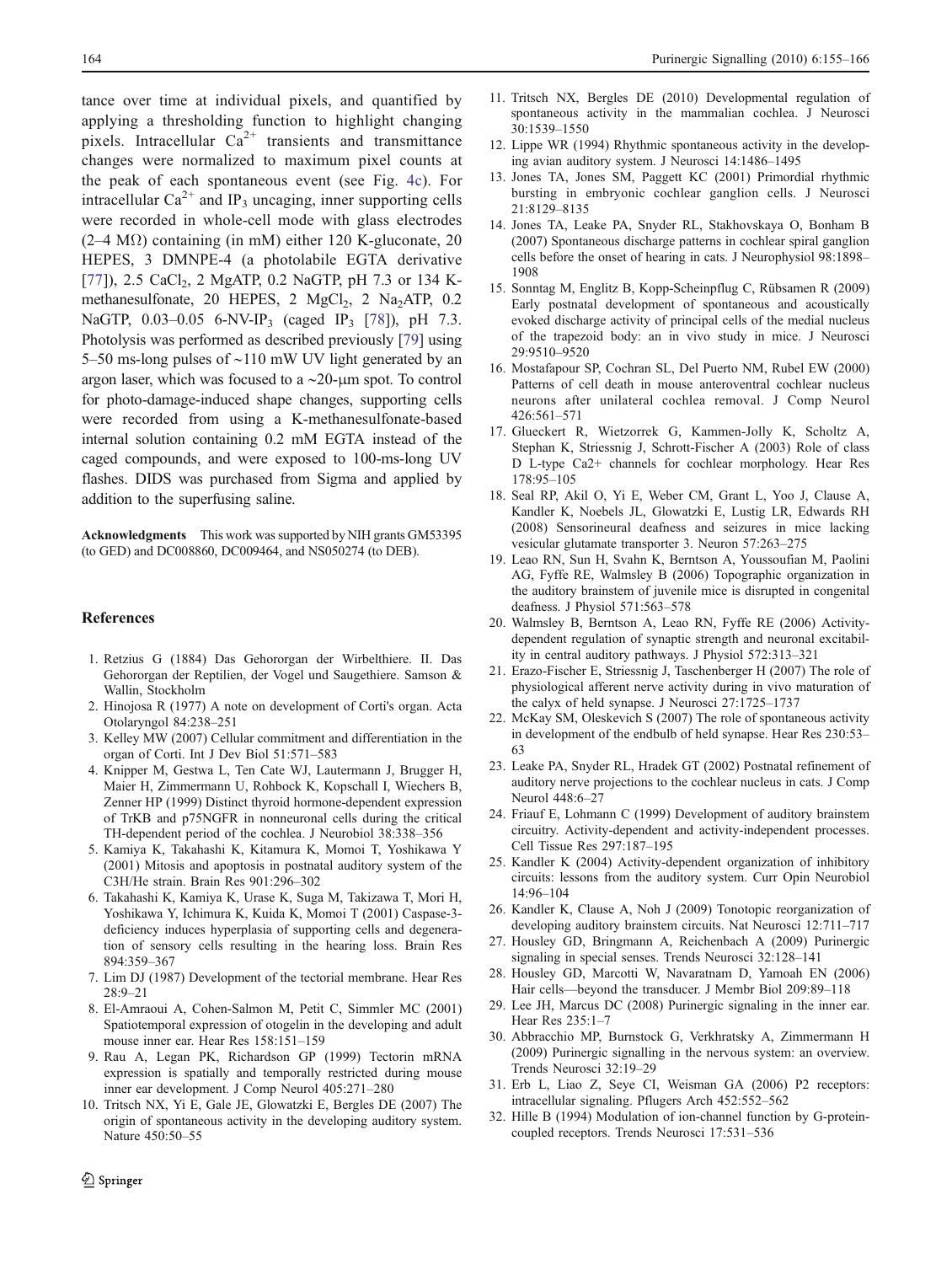- <span id="page-10-0"></span>33. Hartzell C, Putzier I, Arreola J (2005) Calcium-activated chloride channels. Annu Rev Physiol 67:719–758
- 34. Venkatachalam K, Montell C (2007) TRP channels. Annu Rev Biochem 76:387–417
- 35. Abbracchio MP, Burnstock G, Boeynaems JM, Barnard EA, Boyer JL, Kennedy C, Knight GE, Fumagalli M, Gachet C, Jacobson KA, Weisman GA (2006) International Union of Pharmacology LVIII: update on the P2Y G protein-coupled nucleotide receptors: from molecular mechanisms and pathophysiology to therapy. Pharmacol Rev 58:281–341
- 36. Burnstock G (2007) Purine and pyrimidine receptors. Cell Mol Life Sci 64:1471–1483
- 37. Housley GD, Luo L, Ryan AF (1998) Localization of mRNA encoding the P2X2 receptor subunit of the adenosine 5' triphosphate-gated ion channel in the adult and developing rat inner ear by in situ hybridization. J Comp Neurol 393:403–414
- 38. Jarlebark LE, Housley GD, Thorne PR (2000) Immunohistochemical localization of adenosine 5'-triphosphate-gated ion channel P2X(2) receptor subunits in adult and developing rat cochlea. J Comp Neurol 421:289–301
- 39. Nikolic P, Housley GD, Thorne PR (2003) Expression of the P2X7 receptor subunit of the adenosine 5'-triphosphate-gated ion channel in the developing and adult rat cochlea. Audiol Neurootol 8:28–37
- 40. Huang LC, Thorne PR, Vlajkovic SM, Housley GD (2010) Differential expression of P2Y receptors in the rat cochlea during development. This issue of Purinergic Signalling
- 41. Gale JE, Piazza V, Ciubotaru CD, Mammano F (2004) A mechanism for sensing noise damage in the inner ear. Curr Biol 14:526–529
- 42. Piazza V, Ciubotaru CD, Gale JE, Mammano F (2007) Purinergic signaling and intercellular Ca2+ wave propagation in the organ of Corti. Cell Calcium 41:77–86
- 43. Khakh BS, Burnstock G, Kennedy C, King BF, North RA, Seguela P, Voigt M, Humphrey PP (2001) International union of pharmacology. XXIV. Current status of the nomenclature and properties of P2X receptors and their subunits. Pharmacol Rev 53:107–118
- 44. Vlajkovic SM, Abi S, Wang CJ, Housley GD, Thorne PR (2007) Differential distribution of adenosine receptors in rat cochlea. Cell Tissue Res 328:461–471
- 45. Giaume C, Venance L (1998) Intercellular calcium signaling and gap junctional communication in astrocytes. Glia 24:50–64
- 46. Fiacco TA, McCarthy KD (2006) Astrocyte calcium elevations: properties, propagation, and effects on brain signaling. Glia 54:676–690
- 47. Gomez-Hernandez JM, de Miguel M, Larrosa B, Gonzalez D, Barrio LC (2003) Molecular basis of calcium regulation in connexin-32 hemichannels. Proc Natl Acad Sci U S A 100:16030–16035
- 48. Wangemann P, Schacht J (1996) Homeostasic mechanisms in the cochlea. In: Dallos P, Popper AN, Fay R (eds) Springer handbook of auditory research: the cochlea. Springer, Berlin, pp 130–185
- 49. Anselmi F, Hernandez VH, Crispino G, Seydel A, Ortolano S, Roper SD, Kessaris N, Richardson W, Rickheit G, Filippov MA, Monyer H, Mammano F (2008) ATP release through connexin hemichannels and gap junction transfer of second messengers propagate Ca2+ signals across the inner ear. Proc Natl Acad Sci U S A 105:18770–18775
- 50. Anniko M, Wroblewski R (1986) Ionic environment of cochlear hair cells. Hear Res 22:279–293
- 51. Bosher SK, Warren RL (1971) A study of the electrochemistry and osmotic relationships of the cochlear fluids in the neonatal rat at the time of the development of the endocochlear potential. J Physiol 212:739–761
- 52. Verselis VK, Trelles MP, Rubinos C, Bargiello TA, Srinivas M (2009) Loop gating of connexin hemichannels involves movement

of pore-lining residues in the first extracellular loop domain. J Biol Chem 284:4484–4493

- 53. Schetinger MR, Morsch VM, Bonan CD, Wyse AT (2007) NTPDase and 5'-nucleotidase activities in physiological and disease conditions: new perspectives for human health. Biofactors 31:77–98
- 54. Vlajkovic SM, Thorne PR, Sevigny J, Robson SC, Housley GD (2002) NTPDase1 and NTPDase2 immunolocalization in mouse cochlea: implications for regulation of p2 receptor signaling. J Histochem Cytochem 50:1435–1442
- 55. Vlajkovic SM, Thorne PR, Sevigny J, Robson SC, Housley GD (2002) Distribution of ectonucleoside triphosphate diphosphohydrolases 1 and 2 in rat cochlea. Hear Res 170:127–138
- 56. Dulon D, Moataz R, Mollard P (1993) Characterization of Ca2+ signals generated by extracellular nucleotides in supporting cells of the organ of Corti. Cell Calcium 14:245–254
- 57. Ashmore JF, Ohmori H (1990) Control of intracellular calcium by ATP in isolated outer hair cells of the guinea-pig cochlea. J Physiol 428:109–131
- 58. Lagostena L, Mammano F (2001) Intracellular calcium dynamics and membrane conductance changes evoked by Deiters' cell purinoceptor activation in the organ of Corti. Cell Calcium 29:191–198
- 59. Dolmetsch RE, Xu K, Lewis RS (1998) Calcium oscillations increase the efficiency and specificity of gene expression. Nature 392:933–936
- 60. Sato Y, Santos-Sacchi J (1994) Cell coupling in the supporting cells of Corti's organ: sensitivity to intracellular  $H +$  and Ca2+. Hear Res 80:21–24
- 61. Lagostena L, Ashmore JF, Kachar B, Mammano F (2001) Purinergic control of intercellular communication between Hensen's cells of the guinea-pig cochlea. J Physiol 531:693–706
- 62. Dallos P, Fakler B (2002) Prestin, a new type of motor protein. Nat Rev Mol Cell Biol 3:104–111
- 63. Huxley HE (2000) Past, present and future experiments on muscle. Philos Trans R Soc Lond B Biol Sci 355:539–543
- 64. Forge A, Becker D, Casalotti S, Edwards J, Marziano N, Nevill G (2003) Gap junctions in the inner ear: comparison of distribution patterns in different vertebrates and assessment of connexin composition in mammals. J Comp Neurol 467:207–231
- 65. Jagger DJ, Forge A (2006) Compartmentalized and signalselective gap junctional coupling in the hearing cochlea. J Neurosci 26:1260–1268
- 66. Glowatzki E, Cheng N, Hiel H, Yi E, Tanaka K, Ellis-Davies GC, Rothstein JD, Bergles DE (2006) The glutamate-aspartate transporter GLAST mediates glutamate uptake at inner hair cell afferent synapses in the mammalian cochlea. J Neurosci 26:7659–7664
- 67. Mammano F, Goodfellow SJ, Fountain E (1996) Electrophysiological properties of Hensen's cells investigated in situ. Neuro-Report 7:537–542
- 68. Yan HD, Villalobos C, Andrade R (2009) TRPC channels mediate a muscarinic receptor-induced afterdepolarization in cerebral cortex. J Neurosci 29:10038–10046
- 69. Fleig A, Penner R (2004) The TRPM ion channel subfamily: molecular, biophysical and functional features. Trends Pharmacol Sci 25:633–639
- 70. Sugasawa M, Erostegui C, Blanchet C, Dulon D (1996) ATP activates a cation conductance and  $Ca(2+)$ -dependent Cl- conductance in Hensen cells of guinea pig cochlea. Am J Physiol 271: C1817–C1827
- 71. Kidd JF, Thorn P (2000) Intracellular Ca2+ and Cl- channel activation in secretory cells. Annu Rev Physiol 62:493–513
- 72. Sobkowicz HM, Loftus JM, Slapnick SM (1993) Tissue culture of the organ of Corti. Acta Otolaryngol Suppl 502:3–36
- 73. Dulon D, Blanchet C, Laffon E (1994) Photo-released intracellular Ca2+ evokes reversible mechanical responses in supporting cells